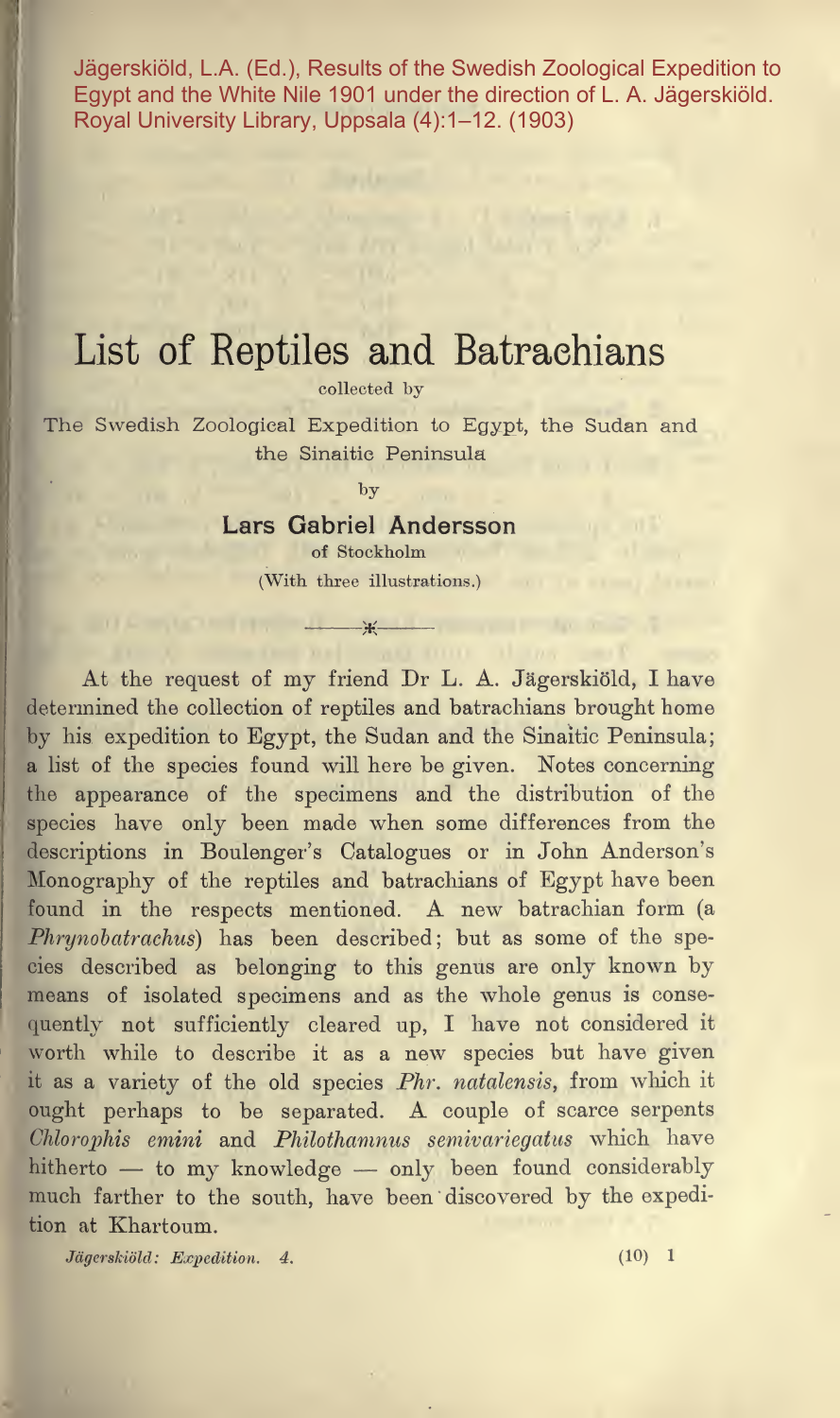#### Snakes.

|  |            |                       | 1. Eryx jaculus L. 5 specimens, bought in Cairo. |                        |  |  |  |
|--|------------|-----------------------|--------------------------------------------------|------------------------|--|--|--|
|  |            |                       | N:o 1 total length 605 mm, v. 193, c. 19.        |                        |  |  |  |
|  |            | $\sqrt{2}$ $\sqrt{2}$ | $\frac{1}{2}$ , 520, v. 178, c. 21.              |                        |  |  |  |
|  | $\sqrt{3}$ |                       | $\frac{1}{2}$ , 490, v. 194, c. 20.              |                        |  |  |  |
|  | , 4        | , 2, 3                | $\overline{\mathbf{y}}$                          | 435 , v. 196, c. 15.   |  |  |  |
|  |            | $\frac{1}{2}$ , 5,    |                                                  | " 350 " v. 184, c. 25. |  |  |  |

2. Zamenis florulentus GEOFFR. Two specimens. Bought in Cairo.

N:o 1 total length 850 mm, tail 143 mm, v. 224, c. 95.

 $\frac{2}{\pi}$  ,  $\frac{2}{\pi}$  ,  $\frac{25}{\pi}$  ,  $\frac{195}{\pi}$  ,  $\frac{204}{\pi}$  c. 91. The specimen n:r 2 has the typical dark crossbands, n:r 1 is nearly uniform brownish olive with indistinct spots on the lateral parts of the ventrals.

3. Zamenis nummifer Reuss. Bought in Cairo. One spe cimen. Total length 1010 mm., tail 230 mm.; v. 212, c. 82. Scalerows 25.

4. Zamenis diadema SCHLEGEL. Six specimens, bought in Cairo.<br>Note total

|  |                                 |                                                                                                                        |  |  |  |  | N:0 1 total length 1320 mm, tail 210 mm, v. 235, c. 71, Scalerows 27 |    |
|--|---------------------------------|------------------------------------------------------------------------------------------------------------------------|--|--|--|--|----------------------------------------------------------------------|----|
|  |                                 |                                                                                                                        |  |  |  |  | , 2, , 1285, , 220, v. 218, c. 76, , 29                              |    |
|  |                                 | , 3, , , 1270, , 205, v. 228, c. 75                                                                                    |  |  |  |  | $\frac{1}{29}$                                                       |    |
|  |                                 | , 4 , , 1120 , , 160 <sup>*</sup> ), v. 239, c. 61 <sup>*</sup> )                                                      |  |  |  |  |                                                                      | 29 |
|  | $\frac{1}{22}$ , $\frac{5}{22}$ | $\frac{1040}{\pi}$ , $\frac{170}{\pi}$ , $\frac{170}{\pi}$ , $\frac{170}{\pi}$ , $\frac{1220}{\pi}$ , $\frac{67}{\pi}$ |  |  |  |  | $\frac{29}{2}$                                                       |    |
|  |                                 | $6 \t 900 \t 185 \t v 222 \t c 77$                                                                                     |  |  |  |  | 99                                                                   |    |

All the specimens of the same typical colour; in n:r 3, 4 and 6 the lateral spots confluent into narrow black bands on the neck, in all the others the lateral spots are distinct also on the neck.

5. Lytorhyncus diadema DUM. & BIBR. Two specimens, bought in Cairo.

N:o 1 total length 470 mm, tail 77 mm, v. 160, c. 46.

380 , , , 60 , v. 161, c. 40.  $\frac{1}{2}$   $\frac{2}{2}$  $\rightarrow$ 

\*) A little mutilated.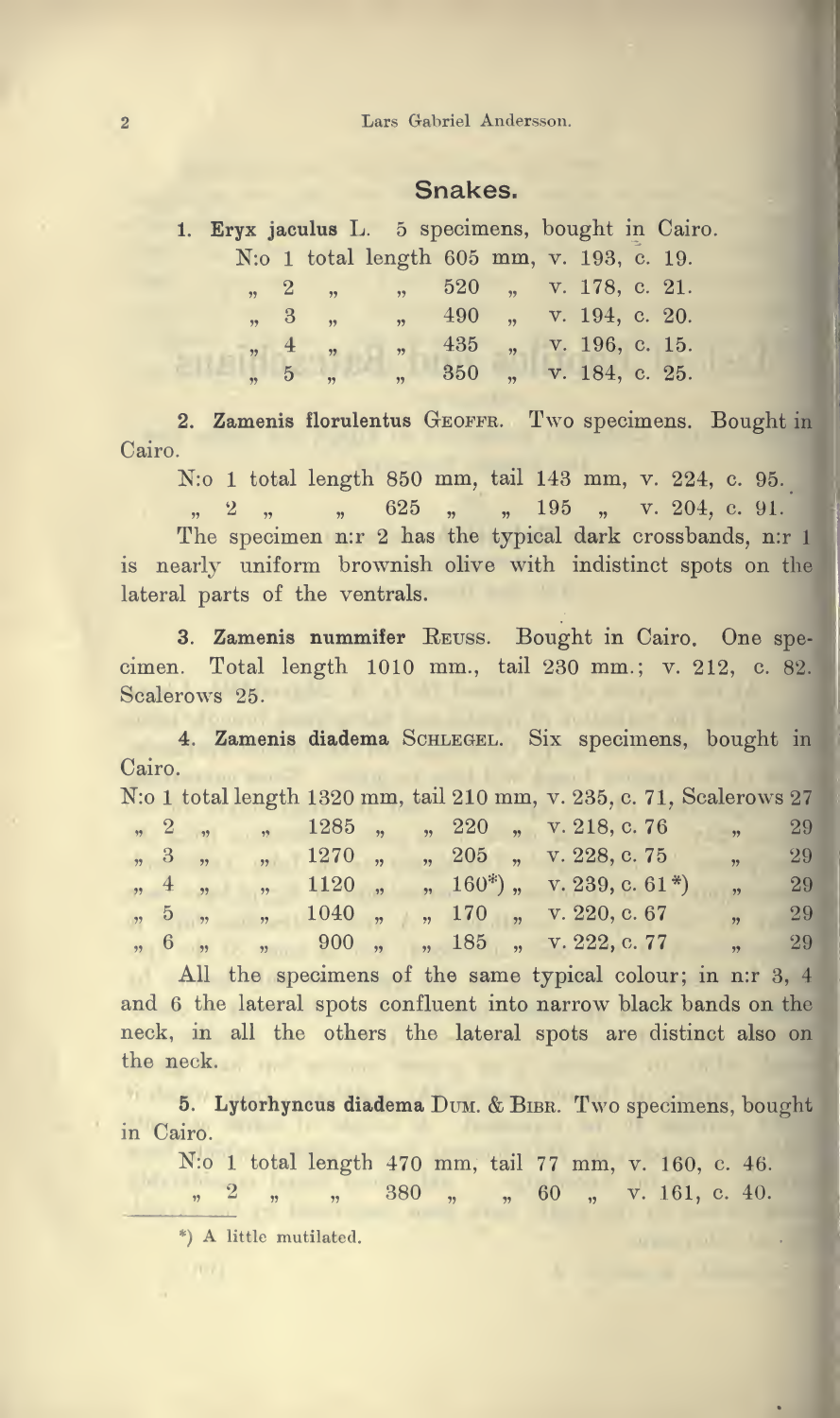6. Chlorophis emini GNT. One specimen. Khartoum; in February or March 1901. Total length <sup>780</sup> mm. Length of the tail 230 mm, v. 194, c. 120.

On the right the upper labials are 9 with  $4-6$ <sup>th</sup> entering the eye as stated in Boulenger's Cat. of Sn., on the left there are only 8 upper labials, the 3—5<sup>th</sup> entering the eye. The ventrals, <sup>194</sup> in number, exceed <sup>a</sup> little the number mentioned by Boulenger as maximum (190).

So far as <sup>I</sup> know, this rare snake has hitherto not been found so far north as Khartoum.

7. Philothamnus semivariegatus SMITH. One specimen. Khartoum. Febr. or march 1901.

Total length 820 mm, tail 260 mm, v. 195, c. 127.

Also this species has hitherto been noted only from more southern districts than Khartoum.

8. Contia coronella SCHLEG. One specimen. The interior of the Sinaitic Peninsula. June 1901.

Total length 275 mm, tail 70 mm, v. 146, c. 57.

As shown above, the number of caudals in this specimen is <sup>a</sup> little greater than in specimens hitherto found, the maximum of caudals stated by Boulenger being 52. The scalerows are <sup>15</sup> and postoculars <sup>2</sup> on both sides.

9. Coelopeltis monspessulana HERM. Four specimens; bought in Cairo.

|  | N: 0 1 total length 950 mm, tail 235 mm, v. 163, c. 89.                                                                                                                                                                                                                                                             |  |  |  |  |  |
|--|---------------------------------------------------------------------------------------------------------------------------------------------------------------------------------------------------------------------------------------------------------------------------------------------------------------------|--|--|--|--|--|
|  | $\frac{1}{2}$ , $\frac{2}{2}$ , $\frac{1}{2}$ , $\frac{900}{2}$ , $\frac{1}{235}$ , $\frac{165}{256}$ c. 87.                                                                                                                                                                                                        |  |  |  |  |  |
|  | , 3, , 740, , 190, v. 164, c. 93.                                                                                                                                                                                                                                                                                   |  |  |  |  |  |
|  | $\frac{1}{2}$ $\frac{1}{2}$ $\frac{1}{2}$ $\frac{1}{2}$ $\frac{1}{2}$ $\frac{1}{2}$ $\frac{1}{2}$ $\frac{1}{2}$ $\frac{1}{2}$ $\frac{1}{2}$ $\frac{1}{2}$ $\frac{1}{2}$ $\frac{1}{2}$ $\frac{1}{2}$ $\frac{1}{2}$ $\frac{1}{2}$ $\frac{1}{2}$ $\frac{1}{2}$ $\frac{1}{2}$ $\frac{1}{2}$ $\frac{1}{2}$ $\frac{1}{2}$ |  |  |  |  |  |
|  | In all specimens the rows of scales are 19.                                                                                                                                                                                                                                                                         |  |  |  |  |  |

In the specimen n:r 4 the temporals are  $1+3$  which is also the case on the right side in specimen n:r 3, the two usual anterior temporals being connected into one with the suture still remaining in n:r 3. The specimens 1, <sup>3</sup> and <sup>4</sup> have distinct blackish markings with some of the scales lightedged, the spe cimen n:r <sup>2</sup> being nearly uniform greyish brown with the usual dark spots very indistinct.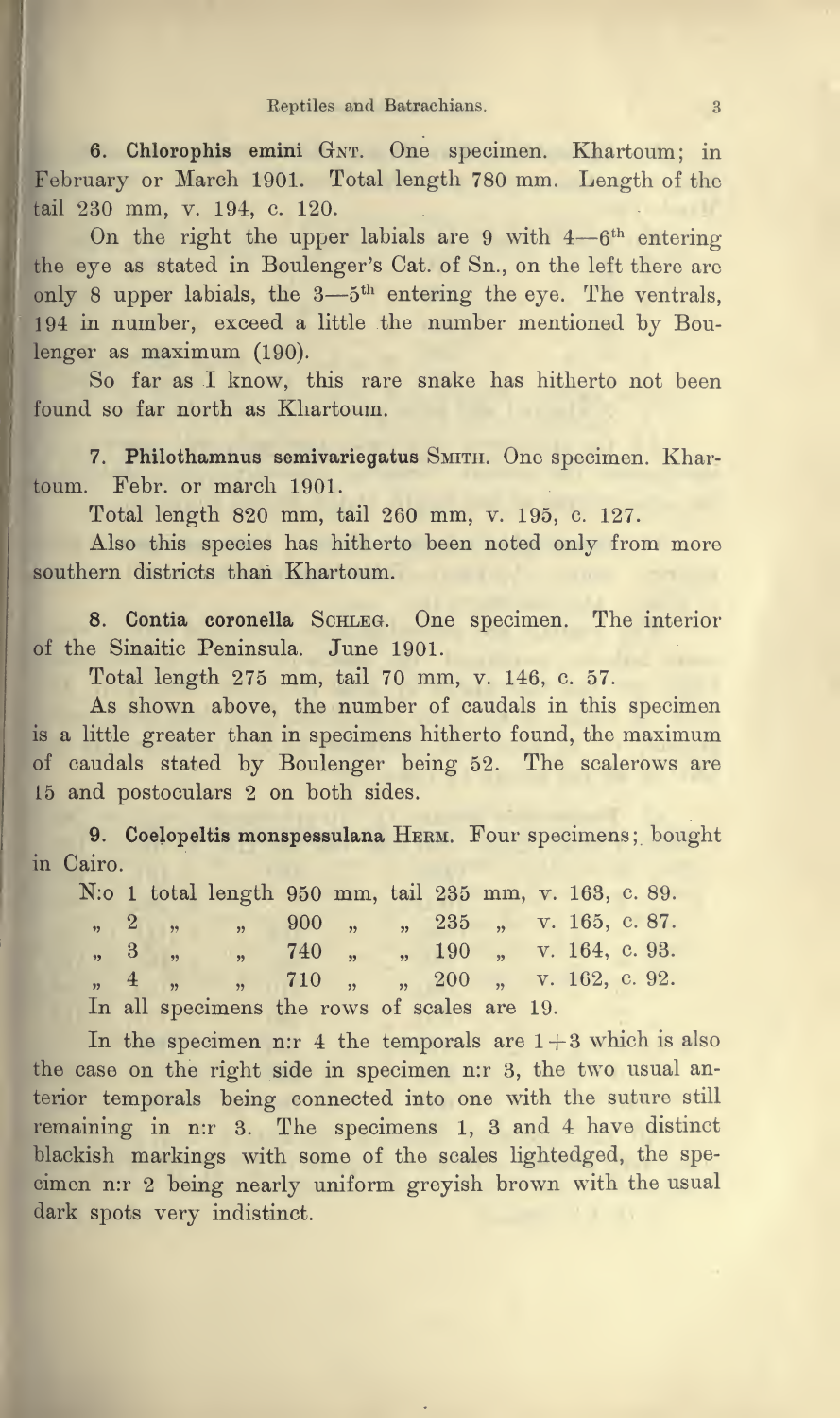10. Tarbophis obtusus REUSS. Seven specimens, one (n:r 2) bought in Cairo, the six others from Khartoum. February— March 1901.

|  | N: 0 1 total length 750 mm, tail 110 mm, v. 250, c. 65.                                                                                                                                                                                                                                                   |  |  |  |  |  |
|--|-----------------------------------------------------------------------------------------------------------------------------------------------------------------------------------------------------------------------------------------------------------------------------------------------------------|--|--|--|--|--|
|  | ,, 2, , 570, , 95, v. 262, c. 83.                                                                                                                                                                                                                                                                         |  |  |  |  |  |
|  | $\frac{1}{2}$ , $\frac{3}{2}$ , $\frac{1}{2}$ , $\frac{550}{2}$ , $\frac{1}{2}$ , $\frac{85}{2}$ , $\frac{1}{2}$ , $\frac{249}{2}$ , c. 72.                                                                                                                                                               |  |  |  |  |  |
|  | $\frac{1}{2}$ , $\frac{1}{2}$ , $\frac{1}{2}$ , $\frac{1}{2}$ , $\frac{1}{2}$ , $\frac{1}{2}$ , $\frac{1}{2}$ , $\frac{1}{2}$ , $\frac{1}{2}$ , $\frac{1}{2}$ , $\frac{1}{2}$ , $\frac{1}{2}$ , $\frac{1}{2}$ , $\frac{1}{2}$ , $\frac{1}{2}$ , $\frac{1}{2}$ , $\frac{1}{2}$ , $\frac{1}{2}$ , $\frac{1$ |  |  |  |  |  |
|  | $\frac{1}{2}$ , 5, $\frac{1}{2}$ , $\frac{450}{2}$ , $\frac{1}{2}$ , $\frac{66}{2}$ , $\frac{1}{2}$ , $\frac{258}{2}$ , c. 71.                                                                                                                                                                            |  |  |  |  |  |
|  | " 6 " " 260 " " 45 " v. 245, c. 79.                                                                                                                                                                                                                                                                       |  |  |  |  |  |
|  | $-$ m $-$ 1 1 1 $-$ 1 $-$ 1 $-$ 1 $-$ 1 $-$ 1 $-$ 1 $-$ 1 $-$ 1 $-$ 1 $-$ 1 $-$ 1 $-$ 1 $-$ 1 $-$ 1 $-$ 1 $-$ 1 $-$ 1 $-$ 1 $-$ 1 $-$ 1 $-$ 1 $-$ 1 $-$ 1 $-$ 1 $-$ 1 $-$ 1 $-$ 1 $-$ 1 $-$ 1 $-$ 1 $-$ 1 $-$ 1 $-$ 1 $-$ 1                                                                               |  |  |  |  |  |

" 7 The tail and hind part of the body broken.

All the specimens with dark crossbands with narrow pale interspaces, the colours becoming gradually more indistinct in the same degree as the length of the animal increases.

11. Psammophis schokari FORSK. One specimen. Wadi Hebran. Sinai.  $16/6$  1901. Total length 1240 mm, tail 340 mm, v. 205, c. 115, scalerows 19.

The ventrals are somewhat more numerous than in specimens hitherto mentioned, the maximum stated by BOULENGER being 195 and that stated by JOHN ANDERSON being 194. The rows of scales on the body also differ from their usual arrangement, of 47 specimens mentioned by J. ANDERSON only two had 19, all the others 17 rows.

|      |                          | 12. Psammophis sibilans L. 10 specimens bought in Cairo. |            |                          |                                    |                      |                 |                                 |
|------|--------------------------|----------------------------------------------------------|------------|--------------------------|------------------------------------|----------------------|-----------------|---------------------------------|
|      |                          | N: 01 total length 1280 mm, tail 380 mm, v. 168, c. 100. |            |                          |                                    |                      |                 |                                 |
| , 2  | 55                       | $\overline{\mathbf{33}}$                                 | 1200,      |                          | $\frac{1}{2}$ , 390, $\frac{1}{2}$ |                      | v. 164, c. 108. |                                 |
| , 3  | $\overline{\phantom{a}}$ | $\overline{\phantom{a}}$                                 | $1000^*$ , |                          |                                    |                      |                 | $v. 162, c. 90$ <sup>*</sup> ). |
| , 4  |                          | $\overline{y_2}$ , $\overline{y_2}$                      | 1000       | $\overline{\phantom{a}}$ | 310                                | v. 171, c. 104.      |                 |                                 |
| , 5  | ,                        | , 2)                                                     | 995        | $\overline{\phantom{a}}$ | 325                                | $\sim$               | v. 163, c. 110. |                                 |
| , 6  | $\overline{1}$           | , 9                                                      | 940        | , 9                      | 310                                | $\ddot{\mathbf{r}}$  | v. 165, c. 108. |                                 |
| , 7  | $\ddot{\mathbf{v}}$      | $\overline{\phantom{a}}$                                 | 930        | $\overline{\mathbf{1}}$  | 305                                | $\frac{1}{2}$        | v. 171, c. 114. |                                 |
| , 8  | , 2                      | $\overline{\mathbf{32}}$                                 | 875        | ,                        | 300                                | $\ddot{\phantom{0}}$ | v. 166, c. 106. |                                 |
| , 9  | $\overline{\mathbf{1}}$  | $\overline{\mathbf{32}}$                                 | 600        | $\overline{\mathbf{1}}$  | <b>200</b>                         | $\ddot{ }$           | v. 160, c. 106. |                                 |
| , 10 | $\overline{\mathbf{1}}$  | $\overline{\mathbf{32}}$                                 | 600        | , 99                     | 185 <sup>°</sup>                   | $\overline{1}$       | v. 162, c. 99.  |                                 |

All the specimens belong to the striped form, the stripes being very distinct with the exception of n:r 1, where the sides

\*) The tail mutilated.

 $\overline{4}$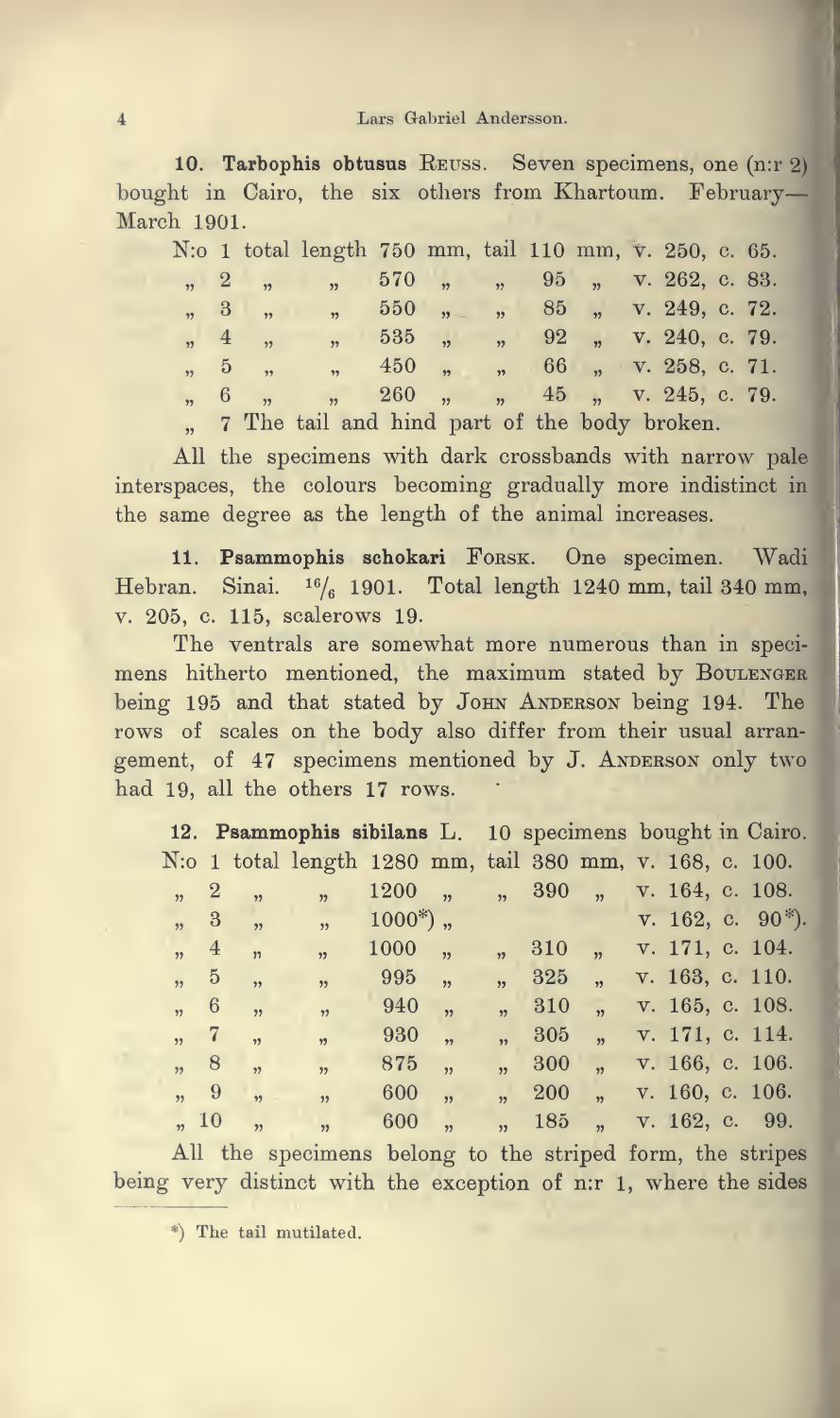#### Reptiles and Batrachians. 5

are uniform lightgrey. The dark dorsal band with the vertebral light narrow streak is yet to be found in this specimen.

13. Naja haje L. 4 specimens bought in Cairo. N:o 1 total length 1530 mm, tail 225 mm, v. 200, c. 60.  $\frac{1520}{1520}$  ,  $\frac{1520}{1520}$  ,  $\frac{230}{1520}$  ,  $\frac{197}{1520}$  c. 58.  $\frac{1380}{1380}$  ,  $\frac{1380}{1380}$  ,  $\frac{212}{1380}$  ,  $\frac{1201}{1360}$  ,  $\frac{1201}{1360}$  ,  $\frac{1201}{1360}$ 4 " " 700 " " 120 " v. 194, c. 60. Scalerows in all specimens 21.

In all specimens the colour is the same, uniform yellowish above, ligther below, with <sup>a</sup> dark band on the throat.

14. Naia nigricollis REINH. One specimen. Khartoum. February or March 1901.

Total length <sup>1350</sup> mm, tail <sup>220</sup> mm, v. 219, c 69. Scales 25.

15. Cerastes vipera L. <sup>9</sup> specimens bought in Cairo.

N:o 1 total length 460 mm, v. 120, c. 21.

| 450<br>, 2<br>$\rightarrow$<br>$55 -$                                  | v. 120, c. 22. |  |
|------------------------------------------------------------------------|----------------|--|
|                                                                        |                |  |
| , 3<br>450<br>$\overline{\mathbf{5}}$<br>$\overline{\mathbf{33}}$<br>, | v. 121, c. 19. |  |
| 410<br>, 4<br>,,<br>, 2<br>$\overline{\mathbf{1}}$                     | v. 120, c. 23. |  |
| 400<br>, 5<br>,<br>$\overline{\mathbf{1}}$                             | v. 116, c. 20. |  |
| 400<br>, 6<br>,<br>$\overline{\mathbf{1}}$<br>,,                       | v. 116, c. 22. |  |
| 390<br>$\sqrt{7}$<br>$\overline{\mathbf{33}}$<br>11<br>,               | v. 117, c. 20. |  |
| 325<br>, 8<br>,<br>$\overline{1}$<br>,                                 | v. 119, c. 22. |  |
| 285<br>,, 9<br>$\frac{1}{2}$<br>,<br>$\overline{\phantom{a}}$          | v. 115, c. 18. |  |

Mr JOHN ANDERSON states 345 mm as the maximal length of this snake from Egypt, and BOULENGER mentions 340 mm; as has been pointed out, nearly all of these 9 specimens exceed this measurement and most of them do so in a very high degree. According to J. ANDERSON the greatest number of the ventrals in Egyptian specimens is 119; four of these snakes have 120 and 121.

16. Cerastes cornutus L. 2 specimens. N:r 1 from the interior of the Sinaitic Peninsula. N:r 2 bought in Cairo.

N:o 1 total length 490 mm, v. 140, c. 31, without horns.

650 " v. 148, c. 34, with horns.  $\overline{2}$  $\overline{1}$  $\overline{\phantom{a}}$  $\overline{\mathbf{32}}$ 

17. Echis coloratus GNTR. One specimen. Wadi Feiran; interior of the Sinaitic Peninsula. June. Total length 455 mm., v. 196, c. 53.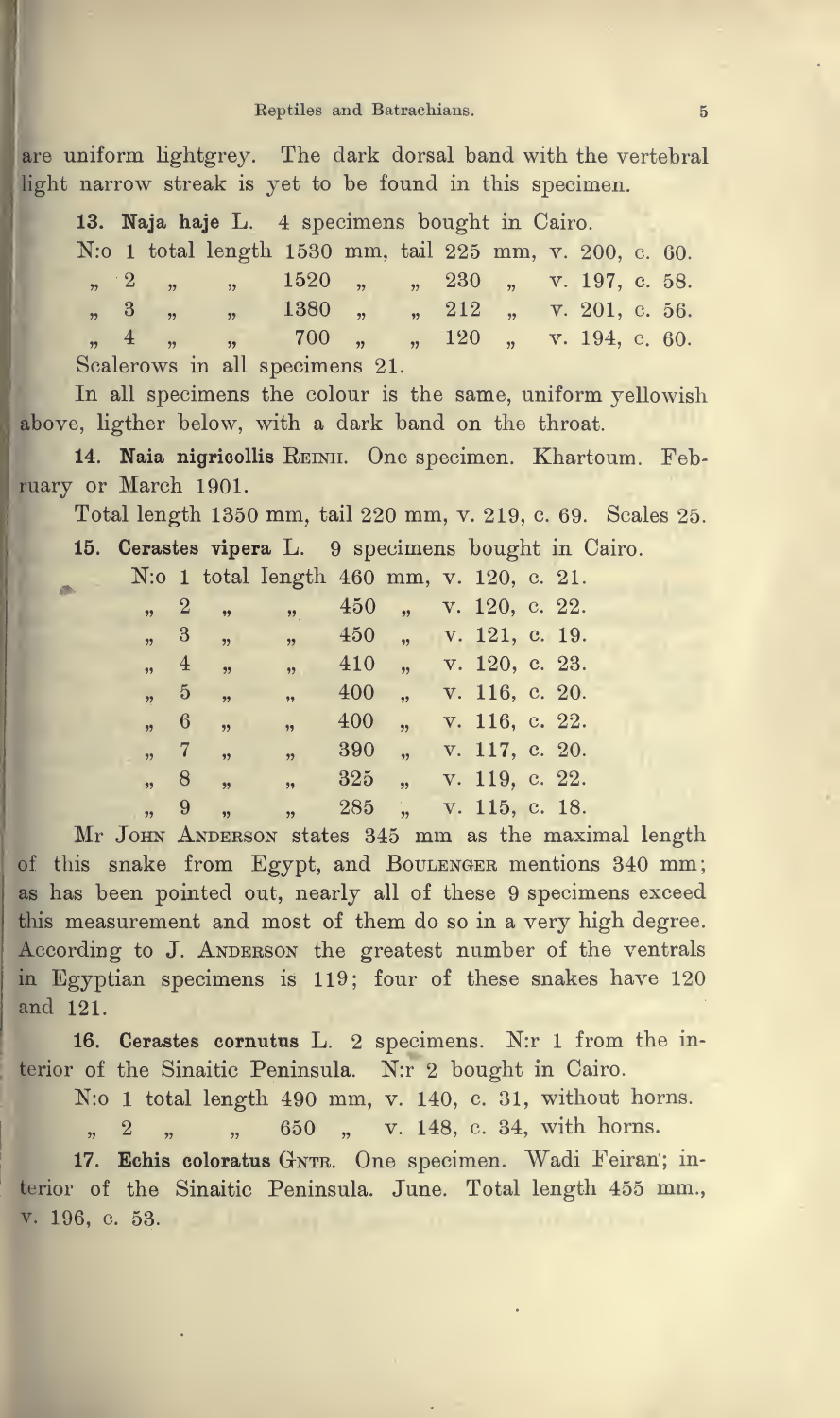### Lizards.

18. Stenodactylus elegans Fitz. 3 specimens; N:r <sup>1</sup> from Wadi Halfa  $\frac{29}{1}$ ; N:r 2 and 3 from desert regions between Berber and the Atbara.

N:o <sup>1</sup> length from nose to vent <sup>52</sup> mm, tail <sup>41</sup> mm.

|  | $n^{2}$ $n^{2}$ $n^{2}$ $n^{2}$ $n^{2}$ $n^{2}$ $n^{2}$ $n^{2}$ $n^{2}$ $n^{2}$ $n^{2}$ $n^{2}$ $n^{2}$ |  |  |  |  |
|--|---------------------------------------------------------------------------------------------------------|--|--|--|--|
|  | $n \quad 3 \quad n \quad n \quad n \quad n \quad 33 \quad n \quad n \quad 25 \quad n$                   |  |  |  |  |

Mr JOHN ANDERSON has received this lizard from Wadi Halfa; he says, however, that its southern range in the Nilevalley is unascertained. According to the same author, it is, however, found in the Nubian desert. Through these specimens, from the desert along the railway between Berber and the A bara, it is evident that the species lives far south. In the specimen from Wadi Halfa there are six very distinct crossbands on the upper surface and some light spots on the posterior part of the back; in the Berber-specimens the white spots are distin on the whole back and the crossbands broken up each into fou square markings, two greater median ones and two smalle laterals.

All of them have the rostral shield excluded from the nostril corresponding in that case to the Stenodactylus wilkinsonii GREY, which is now regarded only as a form of  $St.$  elegans. The specimen from Wadi Halfa also agrees with St. wilkinsonii in having the limbs and toes long and slender, the fore limbs rea ching very distinctly before the nose and the hind ones befor the shoulder. Of the Berber-specimens the small one has limb and feet as the Wadi-Halfaspecimen, the greater however mor corresponding to the typical form in having those shorter and thicker especially the fingers and toes. Here the fore limb reaches the snout, the hind scarcely the shoulder.

19. Ptyodactylus hasselquistii DONNDORFF. 2 specimens. Sinaitic Peninsula. June 1901.

73 and 72 mm. from nose to vent.

20. Hemidactylus turcicus L. 1 specimen. Gebelein on the White Eiver. April 1901.

Length from nose to vent <sup>53</sup> mm; tail <sup>52</sup> mm.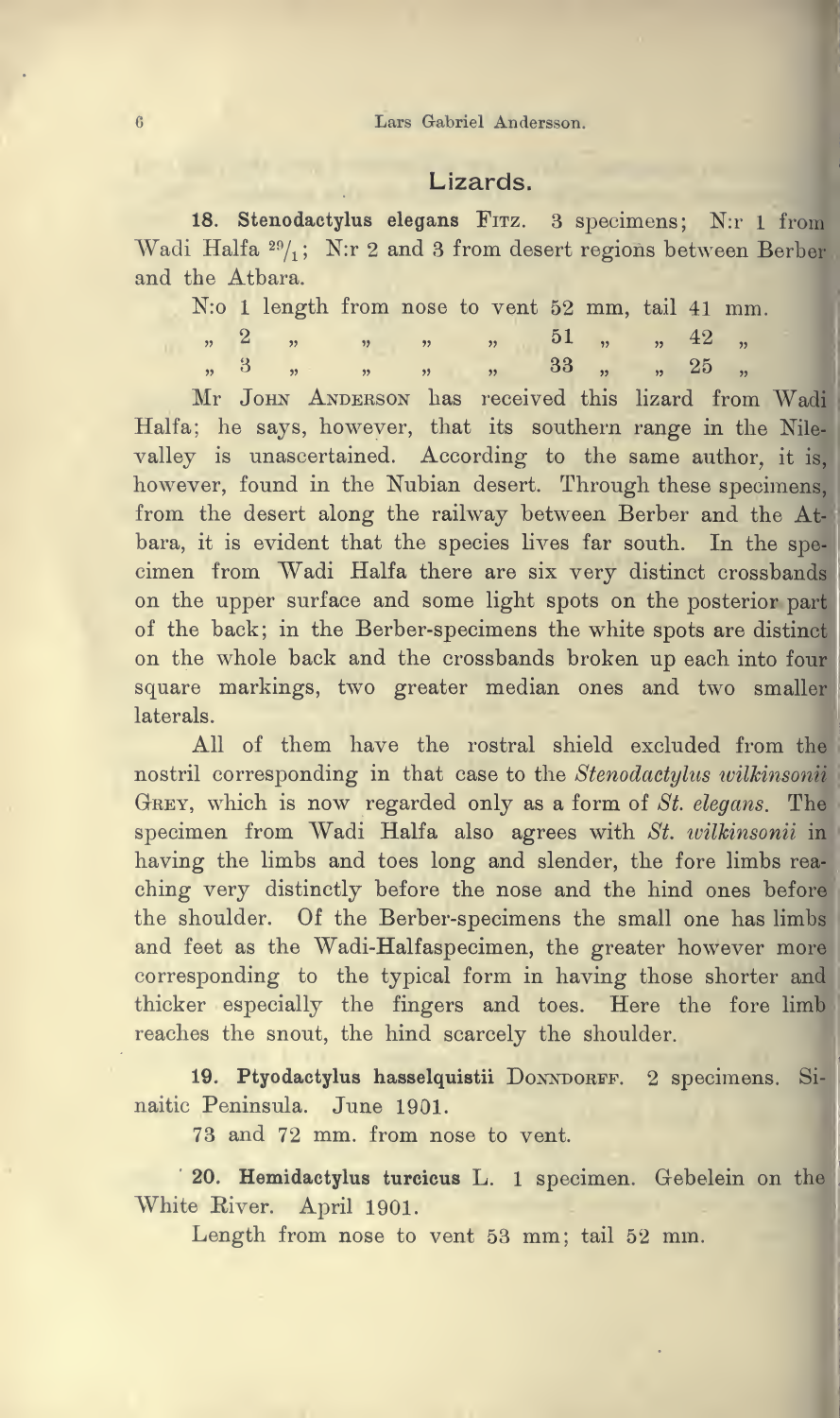#### Reptiles and Batrachians. 7

21. Tarentola annularis I. GEOFF. S. HIL. 8 specimens bought in Cairo, said to be collected at Mariut, Egypt. January 1901. <sup>3</sup> specimens from Omdurman, April 1901.

The specimens vary in length (total length) from <sup>190</sup> to 90 mm.

22. Agama pallida Eeuss. 4 specimens. Sinaitic Peninsula June 1901. <sup>200</sup>—<sup>70</sup> mm. in total length.

23. Agama stellio L. <sup>5</sup> specimens from Alexandria. About alike in length; total length <sup>275</sup> mm (tail 150).

24. Uromastix aegyptius Hasselq. & L. <sup>3</sup> specimens bought in Cairo.

N:o <sup>1</sup> total length 580 mm, tail 240 mm.

 $\frac{1}{n}$  2  $\frac{1}{n}$   $\frac{1}{n}$  390  $\frac{1}{n}$   $\frac{170}{n}$   $\frac{170}{n}$ 

 $\frac{3}{2}$  , 3, 4, 380 , 150 ,

<sup>1</sup> specimen from Sinaitic Peninsula. Total length 630 mm; tail <sup>270</sup> mm. The Sinaitic specimen is much lighter than the Egyptian ones.

25. Acanthodactylus boskianus DAUD. 12 specimens from the Sinaitic Peninsula. June 1901.

Ten are fullgrown specimens nearly alike in length, varying from <sup>210</sup> to <sup>185</sup> mm. in total length (the tails <sup>140</sup>—<sup>120</sup> mm.). The other two are young ones with the typical juvenile colour, <sup>109</sup>—<sup>112</sup> mm. in total length, tails <sup>75</sup> and <sup>77</sup> mm.). Of the fullgrown specimens two are without black markings or streaks and are uniform lightcoloured, below white, upper parts of <sup>a</sup> light greyish red.

The specimens belong to the varietas asper, having 42 to <sup>48</sup> scales round the middle of the body, none of the four supraoculars divided and 20 to 24 femoral pores.

26. Eremias guttulata LICHT. One specimen from Tor. Sinaitic Peninsula. June 1901.

Length from nose to vent 50 mm, tail (a little mutilated) <sup>61</sup> mm. A gravid female with three great eggs (12 mm. in length) one in the left and two in the right oviduct, <sup>a</sup> fact that shows the rightness of J. Anderson's supposition that the species breeds also at other periods of the year than the usual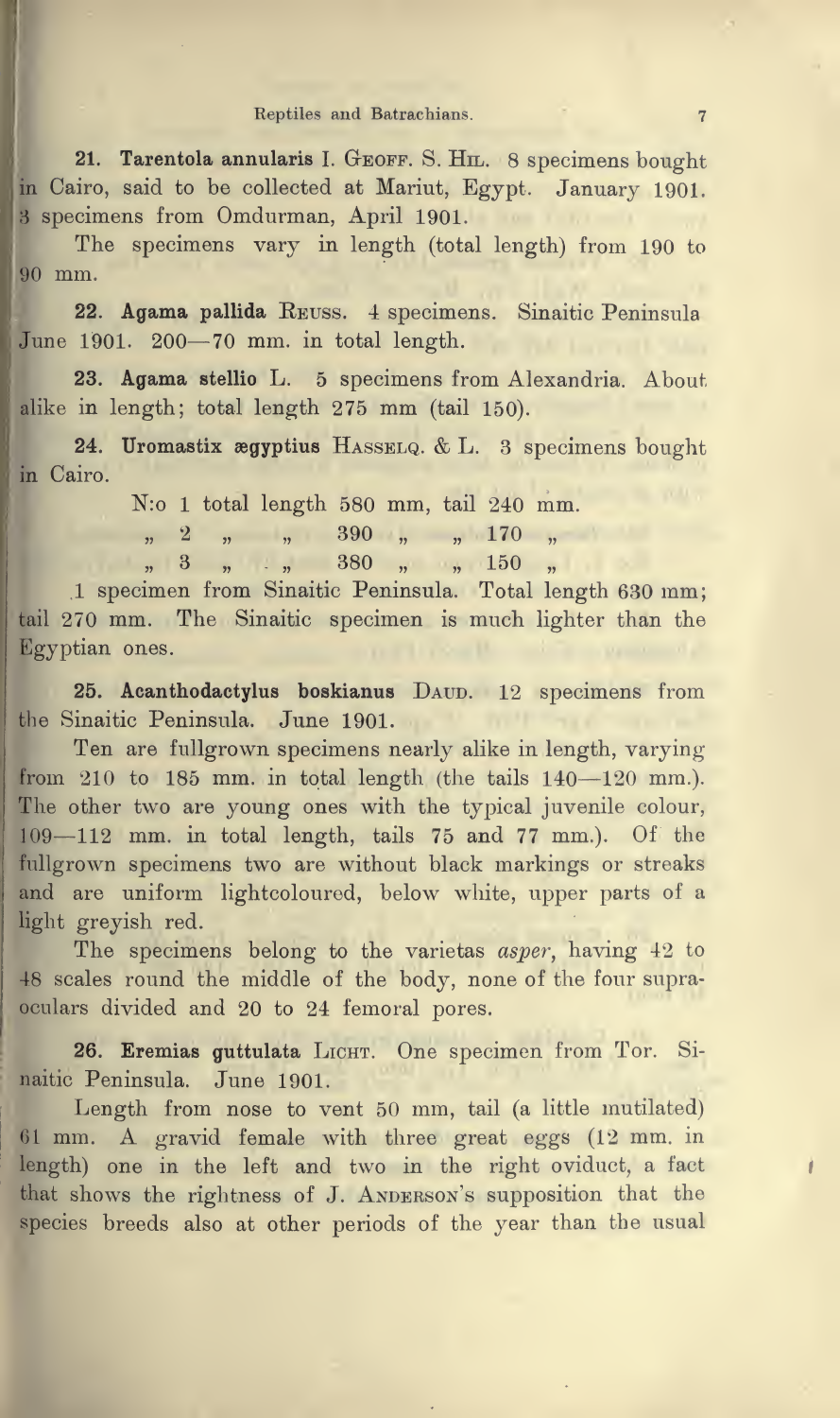in January. The undivided lower nasal rests on both the first and second upper labials and the subocular enters the lip be tween the fifth and sixth labials.

27. Varanus griseus DAUD. 2 specimens from the Sinaitic Peninsula, Wadi Tor. May and June 1901.

Length from nose to vent <sup>365</sup> and <sup>320</sup> mm; length of the tails 490 and 445 mm.

<sup>3</sup> specimens bought in Cairo; 355, 330, <sup>320</sup> mm. from nose to vent; length of the tails 480, 420, <sup>435</sup> mm.

A Sinaitic specimen, the smaller one, is <sup>a</sup> female, captured in June; it has the belly extended by large eggs eight in number with <sup>a</sup> length of <sup>50</sup> mm.

28. Varanus niloticus Hasselq. & Linne. <sup>2</sup> specimens.

N:o 1. Length from nose to vent 270 mm; the tail (a little mutilated) <sup>350</sup> mm. Omdurman. May 1901.

N:o 2. Length from nose to vent <sup>105</sup> mm. The tail <sup>145</sup> mm Khartoum. Febr.—March 1901.

29. Mabuia quinquetæniata LICHT. 3 specimens from Omdurman. April 1901. <sup>3</sup> specimens from Cairo.

The greatest specimen (from Omdurman) has <sup>a</sup> total length of <sup>200</sup> mm (tail <sup>110</sup> mm), the smallest one (from Cairo) is <sup>140</sup> mm (tail 80 mm). In the three small Cairo specimens the longitudinal stripes are very distinct, in the greater ones from Omdurman they are more indistinct and in one of them entirely vanished.

30. Scincus scincus L. <sup>14</sup> specimens from Wadi Salama, Egypt., varying in total length from  $185-136$  mm (tails  $70-$ 46 mm).

31. Chalcides ocellatus FORSK. One specimen bought in Cairo. Total length 175 mm. Tail 73 mm. 30 scales round the body.

32. Chalcides sepoides Aup. One specimen in the desert near the Pyramides of Gizeh. Among the roots of <sup>a</sup> tuft oi grass  $\frac{11}{1}$  1901. Length from the nose to the vent 52 mm. tail 40 mm.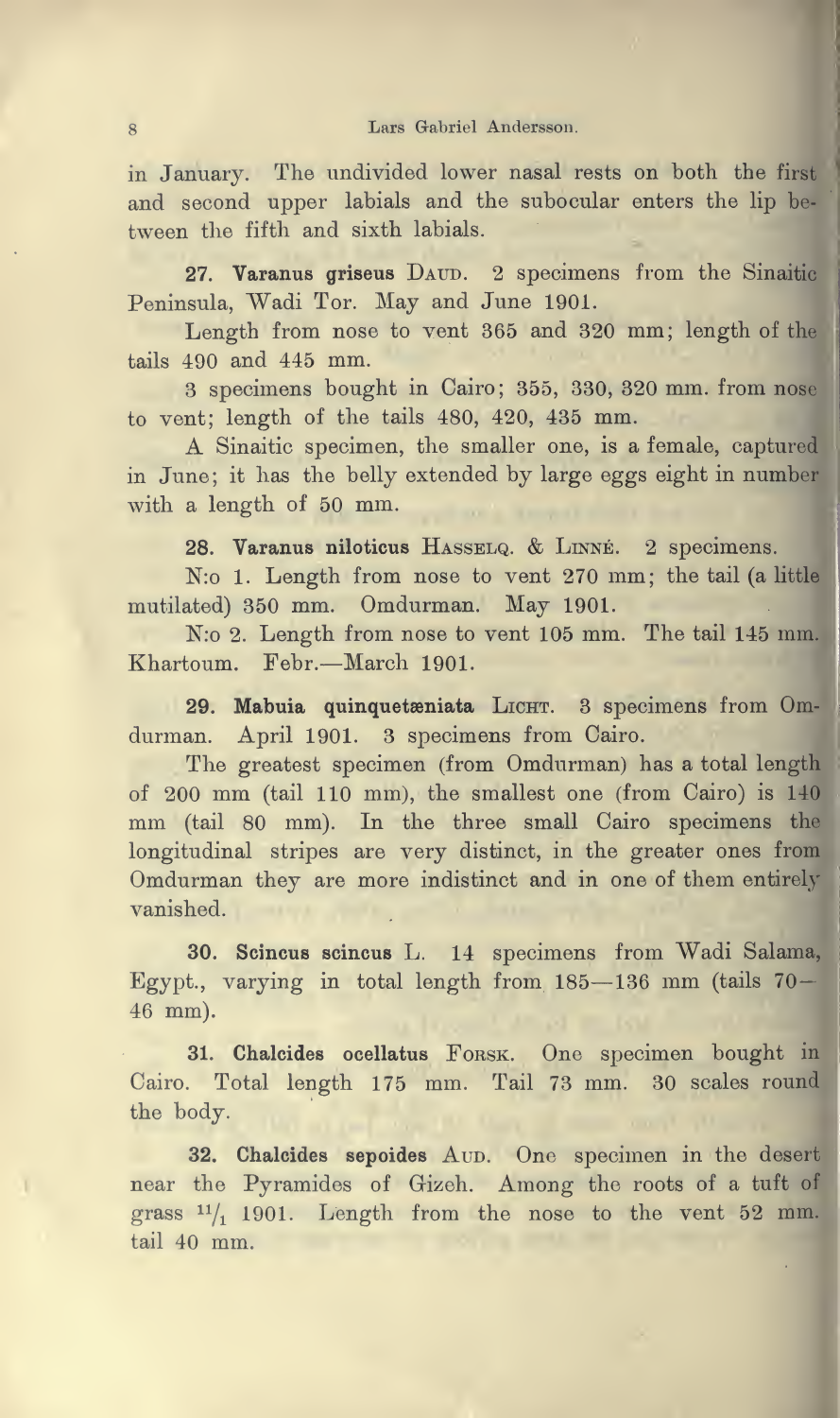33. Camæleon basiliscus Cope. 4 specimens bought from Alexandria. Varying in total length from 370 to 270 mm. The tails 180—130 mm.

# Chelonians.

and the program of the company of the contribution

34. Testudo leithii GNTR. 4 specimens. Alexandria.

About equal in size, the greatest length of the carapace <sup>93</sup> mm, the breadth <sup>71</sup> mm.

35. Trionyx triunguis Forsk. Shells and bones of two spe cimens from Khartoum.

N:o 1. Length of carapace 63 cm, breadth of carapace 50 cm.<br>
,, 2. ,,  $\begin{array}{ccc} 43 & , & \text{ } \\ 43 & , & \text{ } \\ 43 & , & \text{ } \\ 43 & , & \text{ } \\ 43 & , & \text{ } \\ \end{array}$  $n^2$ .  $\frac{1}{n}$   $\frac{1}{2}$   $\frac{1}{3}$   $\frac{1}{2}$   $\frac{1}{2}$   $\frac{1}{3}$   $\frac{1}{2}$   $\frac{1}{2}$   $\frac{1}{2}$   $\frac{1}{2}$   $\frac{1}{2}$   $\frac{1}{2}$   $\frac{1}{2}$   $\frac{1}{2}$   $\frac{1}{2}$   $\frac{1}{2}$   $\frac{1}{2}$   $\frac{1}{2}$   $\frac{1}{2}$   $\frac{1}{2}$   $\frac{1}{2}$   $\frac{1}{2}$ 

36. Sternothærus adansonii SCHWEIGG. One specimen. White Nile close to Gebel Ahmed Agha.<br>Length of carapace 170 mm.

Length of carapace <sup>170</sup> mm. Breadth " 130 "

the City of the top and head

37. [Crocodilus niloticus Lauz. A few crocodiles were observed at the sixth cataract. A young one <sup>I</sup> got at Omdurman but not until south of ed Dueim the monsters began to be tolerably commun, frequenting especially places with a little swifter current, such as the Shellal north of Gebelein and the river near Mohaddan el Zeraf. The farther south we went the commoner the crocodiles became. On Febr. the 26<sup>th</sup> we found <sup>a</sup> set of crocodile eggs, but they contained no fosters and my attempt to hatch them consequently failed. But an April the 27<sup>th</sup> I got another set near the sixth cataract and these eggs contained embryos. L. A.  $J-d$ .]

## **Batrachians.**

and the commission of the contract of the contract of the contract of the contract of

38. Rana mascareniensis Dum. & Bibr. <sup>8</sup> specimens. Inchas Egypt. January 1901; <sup>31</sup>—<sup>23</sup> mm. from nose to vent. <sup>1</sup> specimen White River, 40 miles south of Khartoum  $\frac{5}{4}$  1901; found dead on the bank, <sup>37</sup> mm. from nose to vent. <sup>1</sup> specimen. White Nile  $\frac{8}{2}$  1901; 40 mm. from nose to vent.

 $(10)$  2

and the common states of the common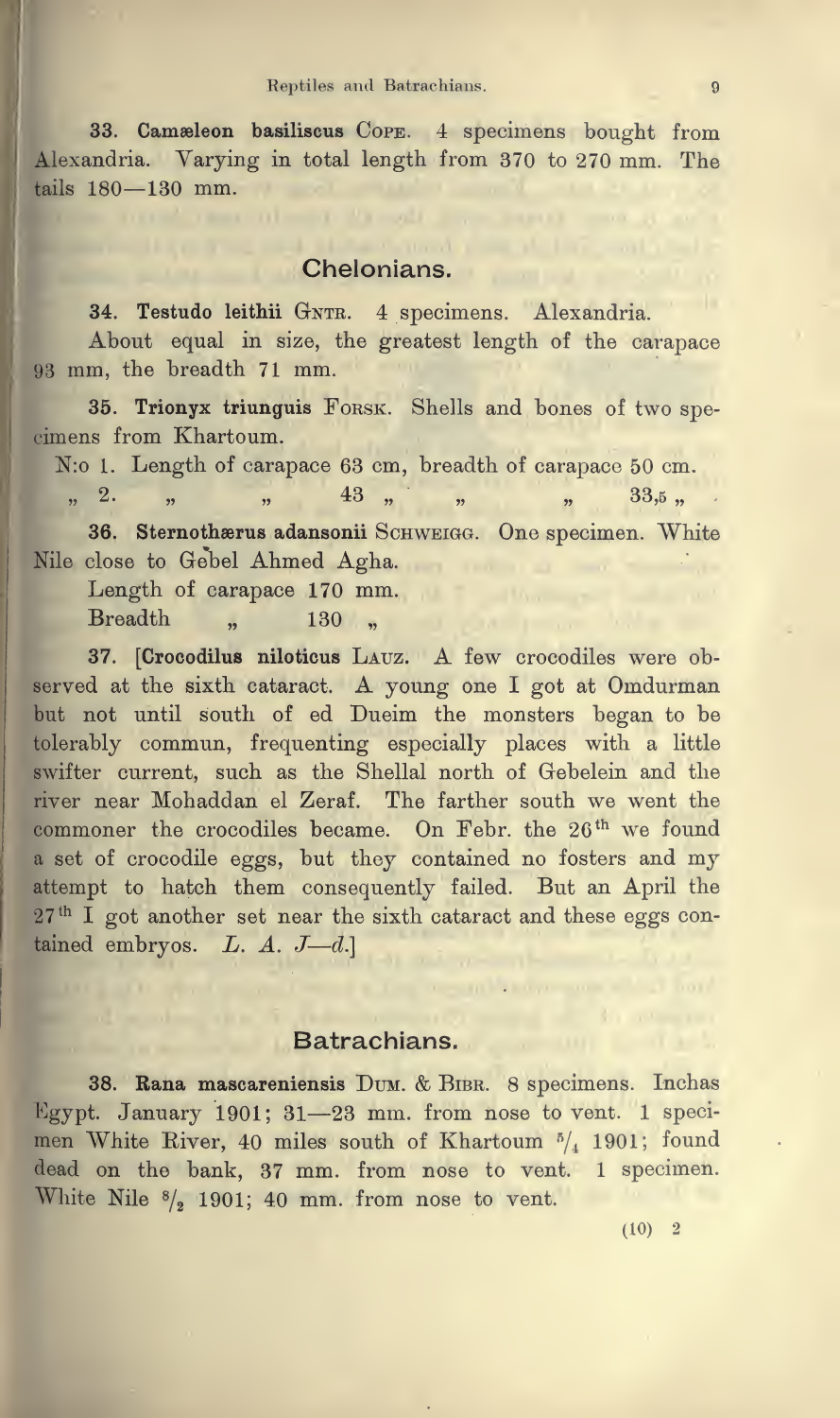39. Phrynobatrachus perpalmatus Boul. One specimen. El Gerassi; about 50 miles south of Khartoum. Length from snout to vent <sup>15</sup> mm. Femur (distance from vent to knee) 7,8 mm; tibia 8 mm; tarsus with the 4<sup>th</sup> toe 10 mm; length of the whole fore limb <sup>9</sup> mm; from nose to eye 2,2 mm; the diameter of the eye 1,8 mm; the breadth of the head at the corner of the mouth 5,3 mm.

i 1898 p. 479 with the exception of <sup>a</sup> little variation in coulour; The specimen corresponds very well to Boulenger's description of the type-specimen in Proc. Zool. Soc. of London "the dark light-edged streak" on the sides he mentions are not to be seen here, the sides and the back being of uniform greyish olive colour with dark markings. Two dark crossbands are to be found on the thighs and three on the tibia. Also "the wavy blackish band on hinder side of thighs" is indistinct, but as the specimen has, in other respects, all the characters of Phrynobatrachus perpalmatus, <sup>I</sup> do not hesitate to refer it to that spe cies, which consequently has a wide geographical range, BouLENger's specimens being found about Lake Mweru and this one much further north, 50 miles south of Khartoum.

40. Phrynobatrachus natalensis Smith. Forma gracilis. Nova forma.

Four small Phrynobatrachus species collected at the termina Station Ghrab el Aish South of Kaka on the White Nile can not be identified with any species hitherto described. In my opinion most corresponding to the old form Phrynobatrachus natalensis as well as to Phrynobatrachus ranoides Boul. which both species show a remarkable likeness to each other, I refer it to the former from which it principally differs in having the hind limbs somewhat longer and <sup>a</sup> more slender body. On <sup>a</sup> future revision of the genus Phrynobatrachus, it will perhaps be clear that these differences are only individual variations of too smal a value as specific distinctions, and likewise some forms of later date would probably be referred to any species formerly described.

Tongue with <sup>a</sup> small free papilla. Habit slender, snout short, as long as the diameter of the eye. Interorbital space as broad as the upper eyelid; tympanum distinct only at the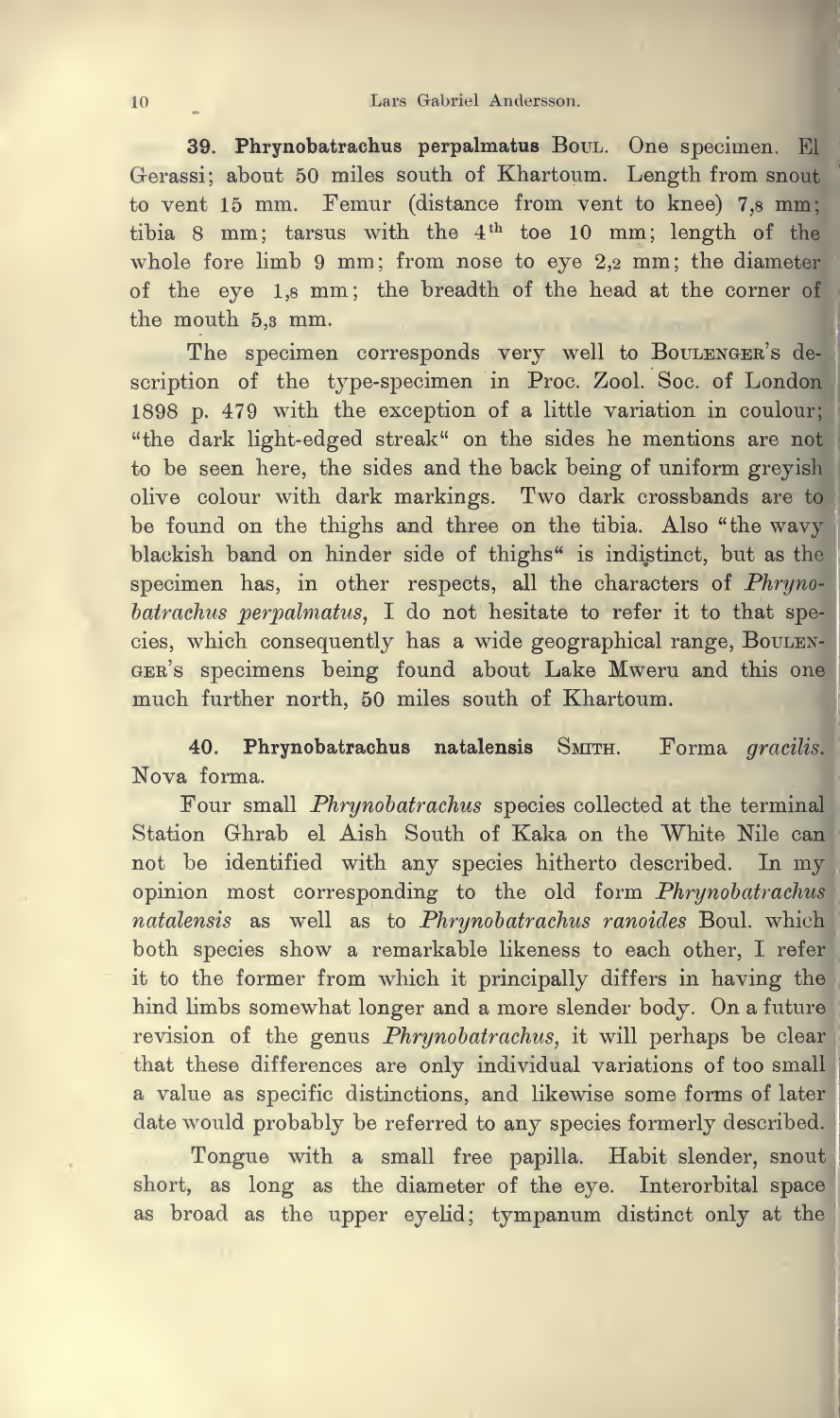#### Reptiles and Batrachians. 11

anterior part, the posterior disappearing without distinct limits in the skin. First finger not quite as long as second. Toes two-thirds webbed. Two very small metatarsal tubercles; there is also <sup>a</sup> third, sometimes scarcely perceptible, on the inner edge of the tarsus. The hind limbs carried forwards, the tibio-tarsal articulation reaches the tip of the snout. Small warts, especially on the sides of the body.



The ground-colour is olive with dark irregular small spots. Between the eyes <sup>a</sup> triangularly shaped darkcoloured spot. Extremities brown with distinct dark crossbands. In one of the specimens we find <sup>a</sup> narrow light dorsal stripe. Belly smooth, lightcoloured with chin and throat dotted with small brown spots.

| $N$ :0                                | Total<br>length                                             | Length of<br>femur<br>$\overline{5}$<br>the.                                  | p1<br>the<br>tibia                                                                       | $\Omega_{\rm t}$<br>1086<br>ether<br><b>the</b><br>Tip<br>tarsus<br>toe<br>with | $\overline{f}$<br>the<br>limb<br>fore                                 | Breadth of<br>the head                                                  | ${\tt Length}$<br>nose<br>$\overline{\mathbf{r}}$            |  |
|---------------------------------------|-------------------------------------------------------------|-------------------------------------------------------------------------------|------------------------------------------------------------------------------------------|---------------------------------------------------------------------------------|-----------------------------------------------------------------------|-------------------------------------------------------------------------|--------------------------------------------------------------|--|
| $\overline{2}$<br>3<br>$\overline{4}$ | $15 \text{ mm}$<br>14,7<br>, 2<br>13<br>, 22<br>11,8<br>, 2 | $7,2 \text{ mm}$<br>$\overline{2}$<br>6,2<br>, 2)<br>$\boldsymbol{6}$<br>, 2) | $8,7 \text{ mm}$<br>8,2<br>$\overline{\mathbf{v}}$<br>7<br>, 7<br>6,8<br>$\overline{22}$ | $12,2 \text{ mm}$<br>13<br>, 2)<br>10,2<br>, 2<br>10<br>$\overline{\mathbf{v}}$ | $10 \text{ mm}$<br>9,2, n<br>8,2, n<br>7,8<br>$\overline{\mathbf{v}}$ | 5<br>mm<br>$\overline{5}$<br>, 2<br>$\overline{5}$<br>, 2<br>4,2<br>, 7 | $2,7 \text{ mm}$<br>2,4<br>,1<br>$^{2,1}$<br>,1<br>2,1<br>22 |  |